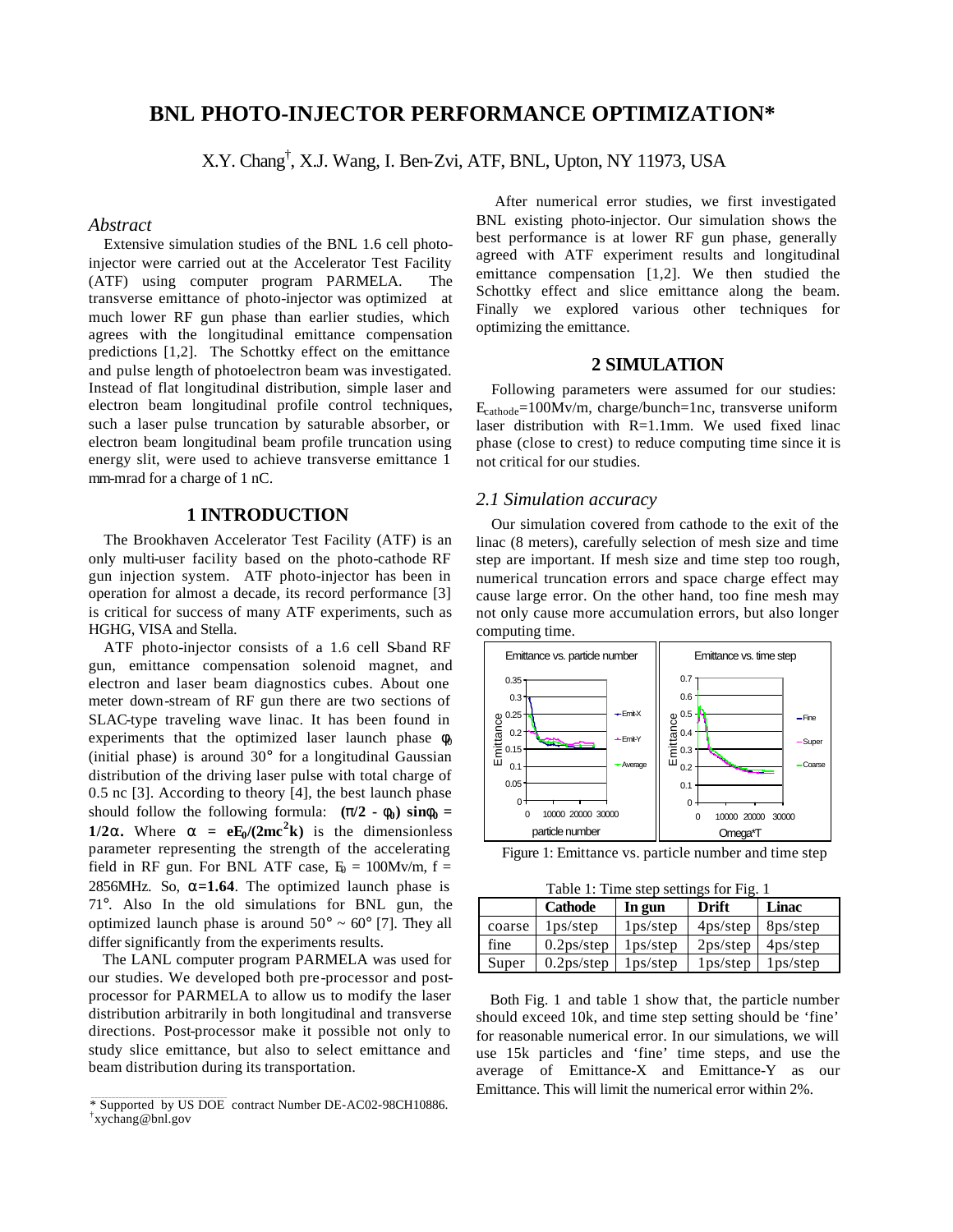## *2.2 Simulation for BNL ATF injector*

The Gaussian longitudinal laser distribution used for the ATF injector simulation (Fig. 2).



Fig. 3 plotted emittance as a function of the laser arrives RF phase (90 deg corresponding to peak field on the cathode) for two cases. The first one, 100% case, indicates all particles were included for the emittance calculation. And another case (90%), indicates 90% of the particles long the electron beam longitudinally was selected by truncating the both edges. One of the most important features in Fig.3 is that, emittance optimized at much lower RF phase, which agreed with both experiment results and longitudinal emittance compensation.

Emittance as function of photo-electron beam charge was also studied (Fig. 4), it is easily observable that, emittance grows almost linearly with charge. Emittance dependency on both RF gun and linac field gradient were also investiagated (Fig. 5 and 6). To achieve good emittance, RF gun field should be around 100 MV/m.



#### Figure 4. Emit. Vs. charge Figure 5. Emit. vs. E<sub>cathode</sub>



Longitudinal beam size  $\sigma_z$  as a function of  $\phi_0$  is also studied (Fig. 7). It almost linearly decreases when decrease  $\phi_0$ . This shorter  $\sigma_z$  at lower  $\phi_0$  leads reduction of emittance compare to that of higher  $\phi_0$  case.

The following figures (Fig. 8 and 9) show the beam profile and slice emittance along Z at optimized condition for charge=1nc.



## *2.3 Schottky effect*

Here we only consider RF field Schottky effect. For a Gaussian distribution, this effect is small because the distribution taking this effect into account is very close to the original one, see Fig 9. The emittance increases only 2% by simulation. But for uniform longitudinal laser distribution, the effect will be much more significantly.





#### *2.4 Emittance Optimization Studies*

- A. Modifying laser longitudinal distribution to a truncated Gaussian distribution in both ends.
	- From Fig. 8 and Fig. 9 we see that the small part of the particles in both ends contribute the great proportion of the emittance. Truncating the laser longitudinal distribution can improve the beam performance. The emittance is improved from 1.63mm.mr to 1.32mm.mr (20 % down) by simulation. Fig. 11 and Fig. 12 are the beam profile and slice emittance for this case.